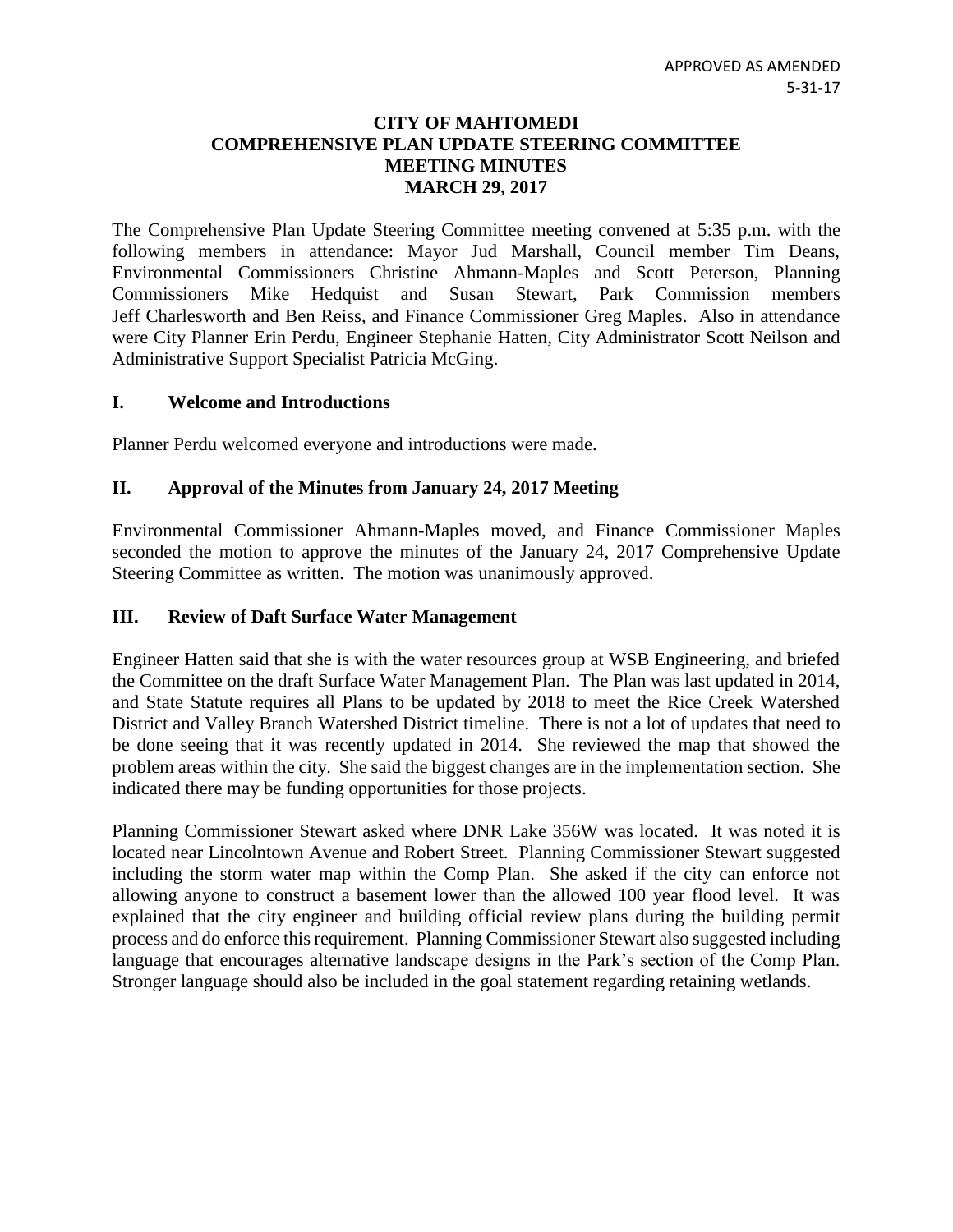## **MAHTOMEDI COMPREHENSIVE PLAN UPDATE STEERING COMMITTEE -2- MEETING MINUTES MARCH 29, 2017**

# **III. (Continued)**

Finance Commissioner Maples said that Lake Washington is within the cities of Mahtomedi and Willernie. Engineer Hatten stated that Mahtomedi is still required to do projects. In response to a question from Planning Commissioner Stewart, Engineer Hatten stated that they are working on a pond inventory.

# **IV. Future Land Use Concepts - Review of Forecasts and Densities, Existing Vacant, Developable Sites and Possible Redevelopment Areas**

Planner Perdu distributed and reviewed the land use and housing data that indicates Met Council's population forecasts, and sewered and unsewered population forecasts. She stated the city's zoning density already exceeds Met Council's standard, and they are looking for different housing types with a mix of housing. The vacant, developable lands map was reviewed and discussed for potential uses. It was determined that some of these lots are currently developed with single family homes, or are owned and utilized as private parks.

There was discussion on potential redevelopment areas and map as follows:

- 9. Briarwood Neighborhood Area currently zoned RR Rural Residential and future land use is Low Density Residential – this is dependent on city sewer services
- 8. Williams Woods Area any development depends on whether this property is a private park or not
- 7. Coventry Phase II Site currently zoned R4 High Density the property owner is anticipating developing and expanding the high density use on this property
- 6. Four Seasons/Zachman's Site currently zoned B3 Downtown Business and future land use is Village Mixed Use. Discussion took place regarding what the definition of VMU stands for. It was suggested that any development at this location to include a trail, the future land use remain as VMU, and to keep it commercial
- 5. Ideal Avenue (south) currently, there is no sewer and  $\frac{1}{2}$  the street belongs to the City of Grant. The city has a petition for extending sewer to a couple of homes. It was discussed that a developer could purchase and combine lots in the area, extend the sewer and construct a street and housing with the possibility of high density residential
- 4. Lakeside Club recently rezoned to R4 High Density to accommodate multi-family. It was noted that high density residential is a more appropriate land use than community commercial